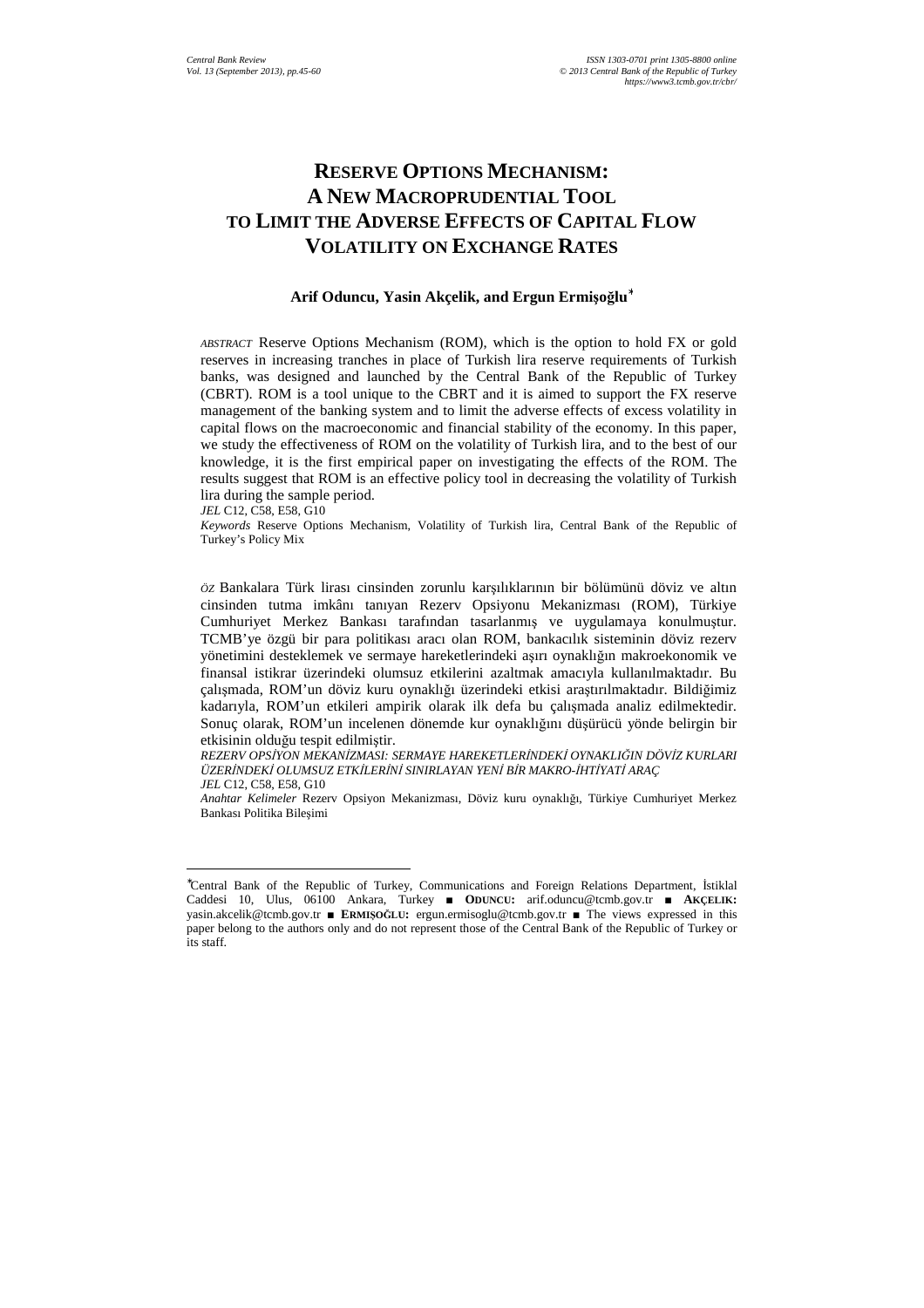# **1. Introduction**

The global financial crisis took over the world since the collapse of Lehman Brothers in 2008 through profoundly complex financial linkages within and between advanced and emerging economies. Notwithstanding the rate cuts that brought policy rates close to the zero bound, advanced economies have opted to implement radical measures to lift up the economy from its ravaged state. While advanced economies are facing with slow demand and lower credit growth, emerging economies have their own problems to deal with as side effects of the former's difficulties. Global monetary expansion created abundant liquidity within the global financial system that looked for a higher yield in an environment with interest rates close to zero and emerging market assets were the answer to this search. This resulted in the volatility of short-term capital flows to emerging economies.

In this volatile financial environment, emerging economies have started searching new measures to maintain price and financial stability. Therefore, finding a solution on incorporating financial stability in the implementation of monetary policy without diluting the price-stability objective has been a main concern for central banks.<sup>1</sup> Accordingly, it has started to be discussed that using only short-term interest rates as the main policy tool may not be enough to maintain price stability and contribute to financial stability at the same time. Interest rates that provide price stability and financial stability can be different and this necessitates central banks to use multiple policy tools.

<sup>&</sup>lt;sup>1</sup> Brunnermeier et al. (2009), Bean (2009).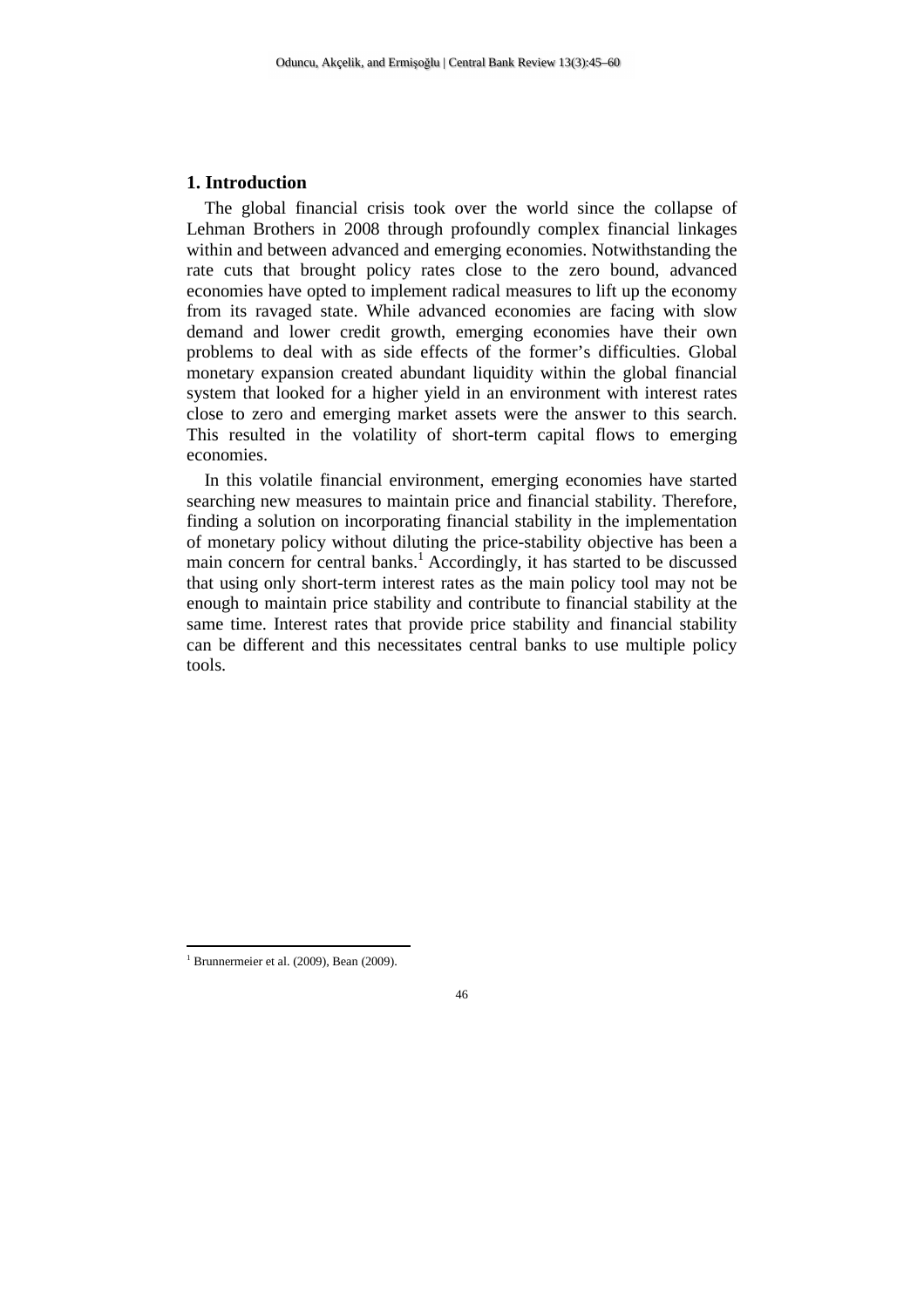

Central Bank of the Republic of Turkey (CBRT) adopted a new monetary policy framework called the policy mix since November 2010 in order to offer a country-specific solution to this concern.<sup>4</sup> Within this framework, CBRT recently designed Reserve Options Mechanism (ROM) that is the option to hold FX or gold reserves in increasing tranches in place of Turkish lira (TL) reserve requirements of Turkish banks. Although there is excessive volatility in the capital flows, volatility of Turkish lira has declined to historically low levels (Figure 1). Moreover, TL has become one of the least volatile currencies among emerging economies.<sup>5</sup>

In this paper, the effect of ROM on the volatility of Turkish lira is examined with the Generalized Autoregressive Conditional Heteroskedastic (GARCH) family of statistical techniques. To the best of our knowledge, it is the first empirical study in analyzing the effects of this mechanism. Controlling for other factors, we find that ROM decreases the volatility of exchange rates in Turkey during the period analyzed.

<sup>&</sup>lt;sup>2</sup> Capital flow volatility is the 3-month moving standard deviation of one-year cumulative bond and equity flows. Turkish lira volatility is the 3-month moving average of USD/TL volatility derived from 1-month options.

<sup>&</sup>lt;sup>3</sup> Emerging countries with a recent history of current account deficit are Poland, Brazil, Chile, South Africa, Indonesia, Columbia, Mexico, Czech Rep., Romania, and Turkey.

<sup>4</sup> For details of the CBRT's policy mix, see Başçı and Kara (2011); Kara (2012); Akçelik, Başçı, Ermişoğlu, and Oduncu (2013).

<sup>5</sup> Değerli and Fendoğlu (2013) show that TL has shown lower level of volatility, skewness, and kurtosis relative to other emerging economies' currencies after November 2011 and this can be attributed to interest rate corridor and ROM.

<sup>47</sup>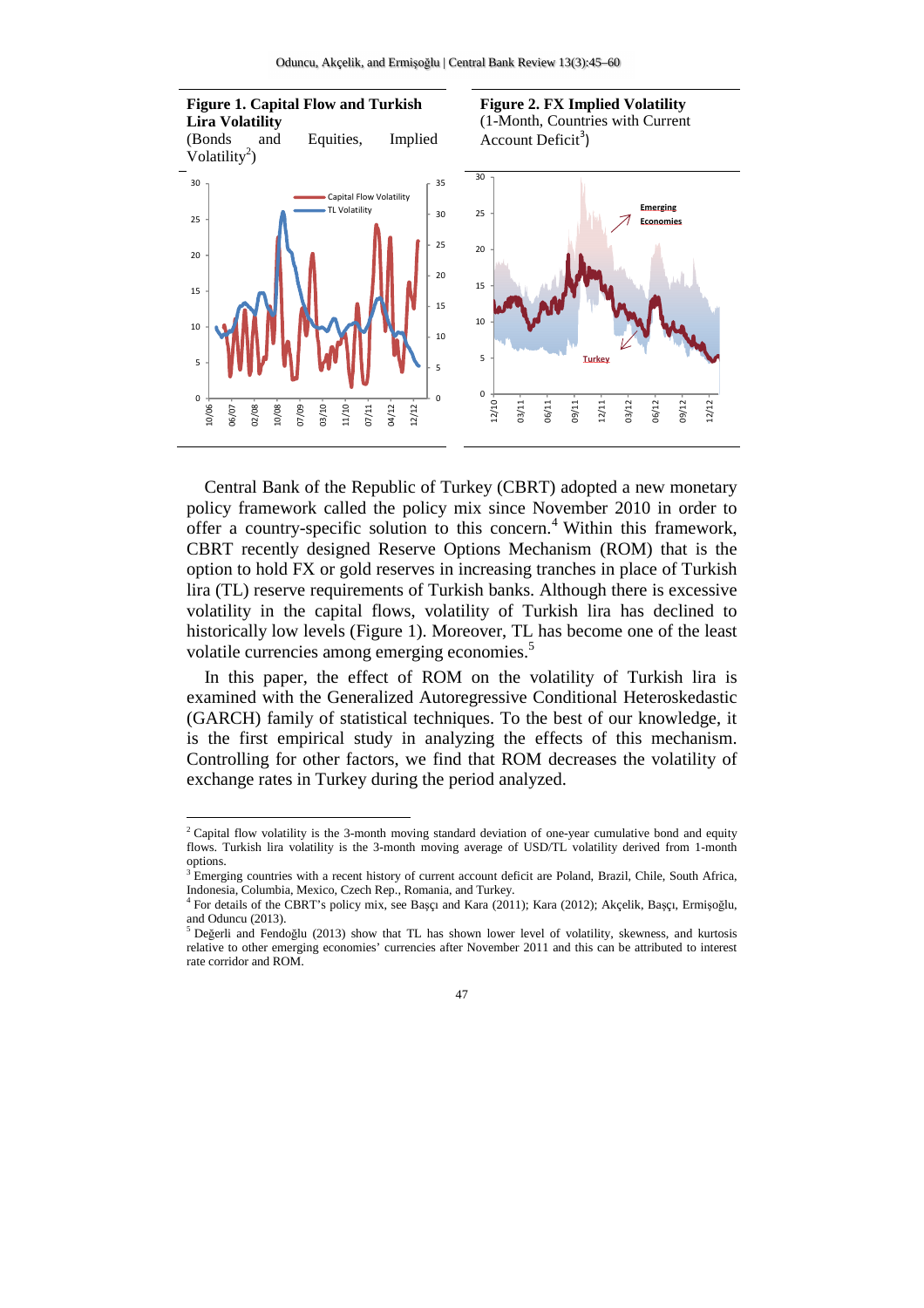The remainder of the paper is organized as follows. Next section discusses the measures taken against capital flow volatility by emerging economies after the global financial crisis. Section 3 explains the Reserve Options Mechanism. Section 4 presents a brief review of the literature. Section 5 gives details about the data set and the methodology used. Section 6 shows the empirical results of this study and Section 7 concludes the paper.

# **2. Measures Against Capital Flow Volatility**

While advanced economies try to figure out their path amidst the financial havoc, emerging markets are facing a different challenge in the post-crisis episode. The excessive capital flow volatility poses difficulties for emerging market authorities. In order to deal with the adverse consequences of capital flow volatility, emerging markets implemented varying policy measures to sustain price and financial stability after the global financial crisis. These measures can be considered in two categories: capital controls and macroprudential measures.

On the capital controls front, The Central Bank of Chile extended the total maximum foreign investment limit of Pension Funds from 60% to 80%. In Colombia, existing tax exemptions on the payment of interests for credits granted by foreign entities are eliminated. Moreover, tariff tax was reduced in order to stimulate imports. Through this, it was aimed to increase demand for foreign exchange and to prevent the appreciation pressure on Colombian peso. In Korea, a tax of 14% on the profits earned from national treasury bonds for foreign investors has been started to implement.<sup>6</sup> Brazil used *Tax on Financial Transactions (IOF)* to curb excessive speculative capital inflows; at first, IOF for nonresidents' portfolio investment in fixed income instruments was increased from 0% to 2%, and later it was raised to 6%. IOF on guarantees for external investment in the futures market was also raised to 6% from  $0.38\%$ .<sup>7</sup> Abarca et al. (2012) find evidence that these measures have limited effect for most countries. Furthermore, they argue that in some cases these measures might have an opposite consequence from the one projected. On the other hand, Pereira da Silva and Harris (2012) claim that these measures have been effective in the Brazilian case.

On the macroprudential front, in Indonesia, the reserve requirement ratio for the foreign currency holdings was raised from 1% to 5%, and later it was raised to 8%. Moreover, a new regulation on net open position of foreign currency liquidity was introduced for Indonesian banks. In Turkey, reserve requirement ratios were increased to prevent excessive credit growth and to control domestic demand. Moreover, reserve requirements were

 $<sup>6</sup>$  Abarca et al. (2012).</sup>

<sup>7</sup> Pereira da Silva and Harris (2012).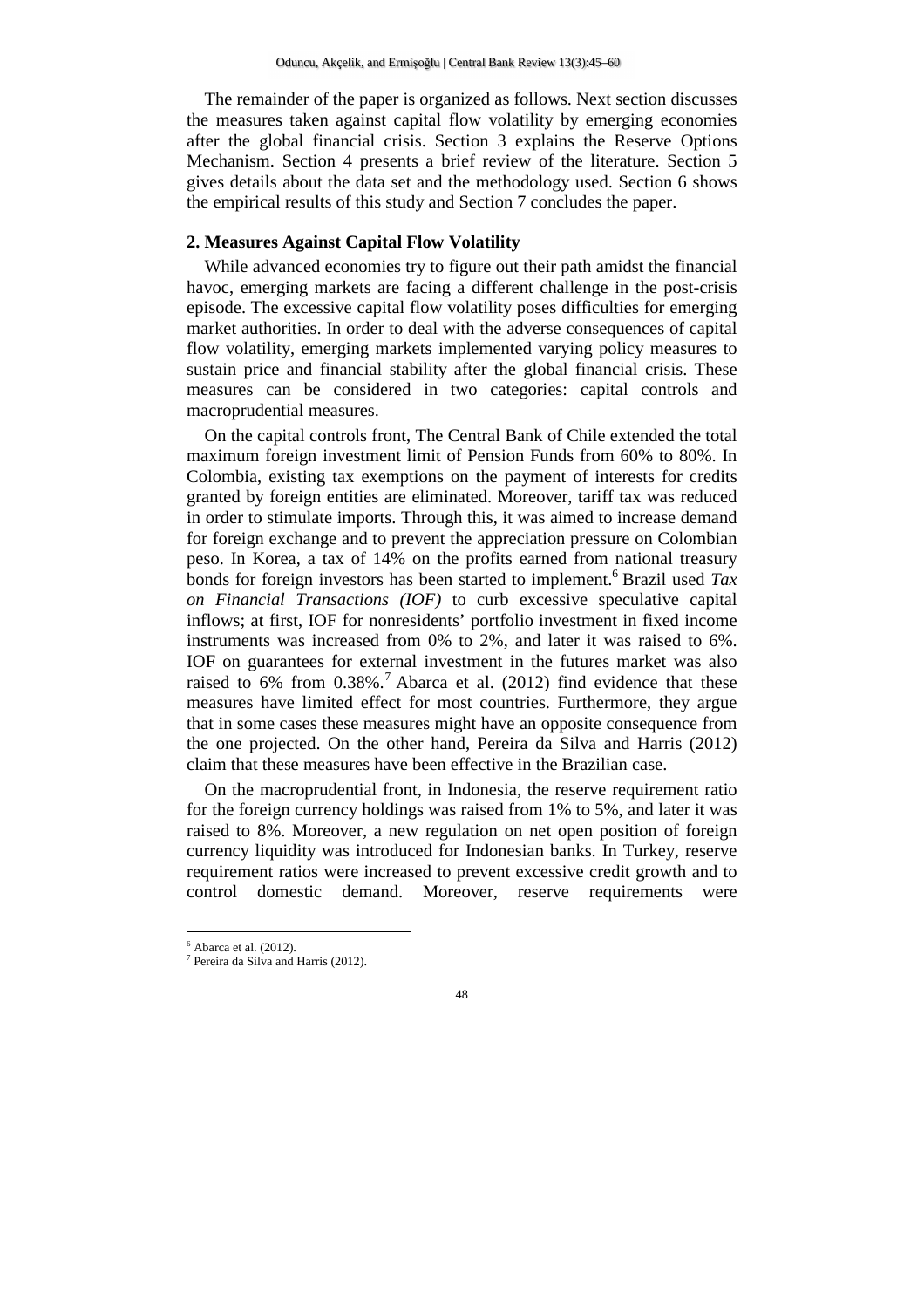differentiated according to the maturity in order to lengthen the average maturity of deposits. Also, CBRT terminated the interest payment on reserve requirements. Furthermore, CBRT has started to implement a new unique tool called Reserve Options Mechanism that will be discussed in detail in the next section.

### **3. Reserve Options Mechanism**

CBRT has designed and launched a new macroprudential tool called Reserve Options Mechanism that aims to support the FX reserve management of the banking system, to increase FX reserves of CBRT and to limit the adverse effects of excess volatility in capital flows on the macroeconomic and financial stability of the economy.

ROM gives Turkish banks the option to hold FX or gold reserves in place of a certain fraction of TL reserve requirements. The mechanism is designed to operate as an automatic stabilizer to changes in capital flows through giving the flexibility to Turkish banks adjusting their FX reserves endogenously in accordance with their liquidity needs.<sup>8</sup> To make things concrete, suppose, there is a surge in capital inflows due to search for higher yields in emerging economies. With ROM in effect, banking system replaces TL with FX in its required reserve accounts, mopping up the excess FX liquidity in the market and relieving the appreciation pressure on the domestic currency, TL. If, on the other hand, decreased risk appetite causes rapid capital outflows, the banking system would fulfill their FX needs by withdrawing money from the ROM facility and replacing it with the now abundant TL, preventing a depreciation pressure on the currency.

The mechanism was put in place in dynamic steps in order to familiarize the market with the new policy tool as well as to meet the needs of the liquidity conditions. At first, the upper limit for one-to-one FX reserves that might be held to maintain Turkish lira reserve requirements was set at 10% in September 2011 and then it was increased gradually to 40%. In May 2012, reserve option coefficient (ROC) was introduced and the upper limit of the facility was raised to 45% — the total amount of FX in place of TL reserve requirements is calculated by multiplying the first tranche corresponding to 40% of TL reserve requirements by a ROC of "1", as previously, and the second tranche corresponding to 5% of TL reserve requirements multiplied by a ROC of "1.4". After having been revised a number of times, the upper limit of the above-mentioned facility has been raised to 60% in August 2012 and the current ROC's are as follows: the first 40%: **1.4**, 40% - 45%: **1.8**, 45% - 50%: **2.1**, 50% - 55%: **2.3** and 55% - 60%: **2.4** (Figure 3).

 $8 \text{ For the design of the mechanism, see Alper et al. (2012).}$ 

<sup>49</sup>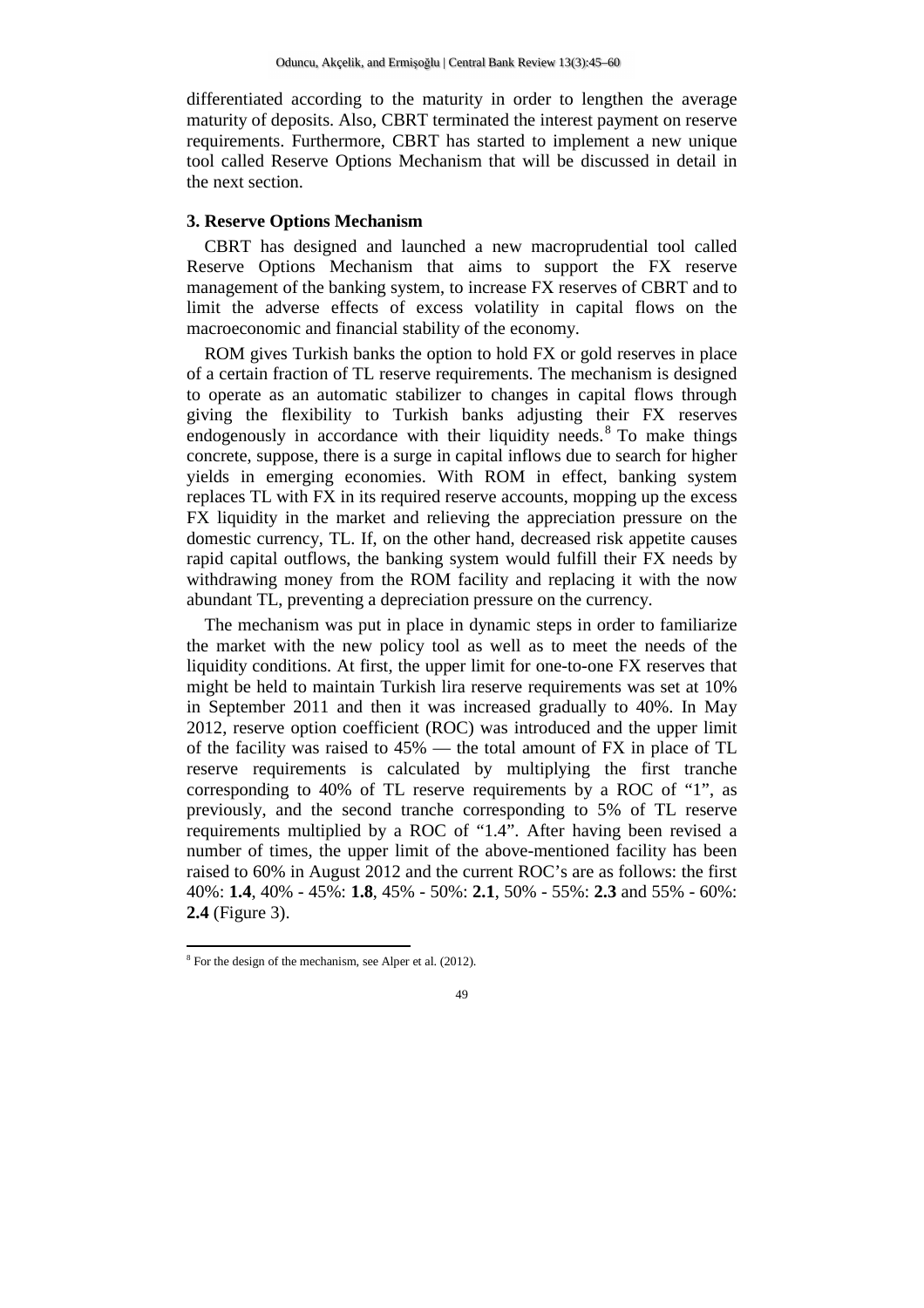

This new facility not only provides Turkish lira liquidity to banks in a more permanent way and lowers their cost, but also supports the CBRT's foreign exchange reserves (Figure 4). In terms of its purpose and effects, ROM may be considered as analogous to sterilized FX interventions.<sup>9</sup> However, ROM is a market friendly tool that smooths the impact of capital flow volatility on exchange rates and balance sheets of the Turkish banks without affecting domestic currency liquidity.

# **4. Literature Review**

Countries have implemented capital flow measures (CFMs) in order to prevent the negative effects of the volatility of short-term capital flows. These measures can be in various forms, such as those imposed on inflows or outflows, on different maturities or on different types of flows. During the Asian crisis, Malaysia imposed CFMs and Kaplan and Rodrik (2001) claim that they had beneficial impacts. On the other hand, Dornbusch (2001) argues that they were imposed after the country already stabilized. De Gregorio, Edwards, and Valdes (2000) claim that the capital flow measures imposed by Chile were effective in increasing the quality of the financing of debt from short-term towards longer term. In contrast, Forbes (2005) argues that short-term credit was penalized; hence, small and medium-sized firms,

 $<sup>9</sup>$  Alper et al. (2012).</sup>

<sup>50</sup>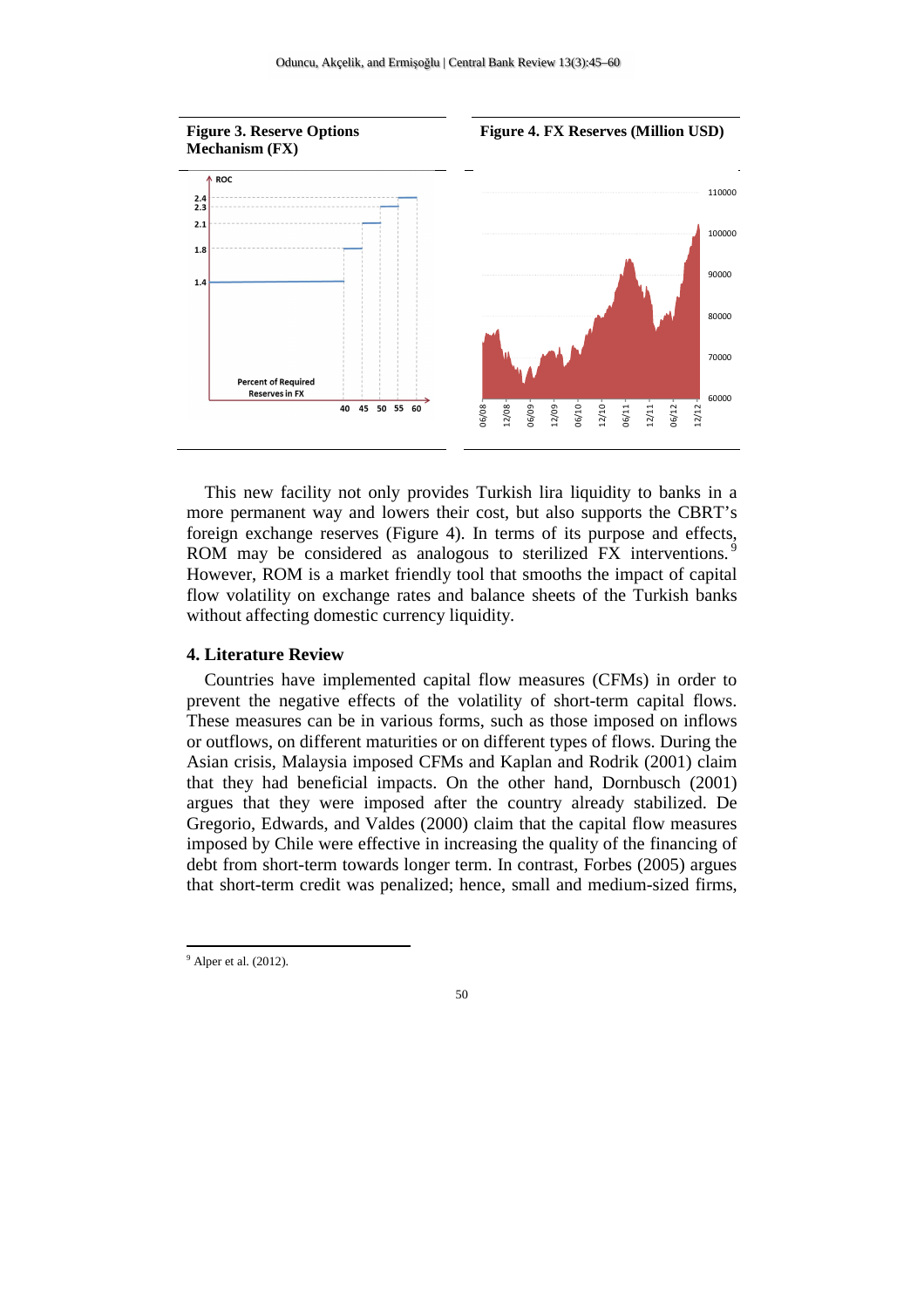which typically find it harder to issue long-term bonds, faced much higher costs of capital.

Since ROM is a unique tool designed and operated by CBRT only, literature on the mechanism is relatively thin and specifically ROM's effectiveness on managing exchange rate volatility in the face of capital flows has not been worked on. Thus, first we will briefly highlight studies that focus on the uses of reserve requirements as part of the monetary policy and then look at works in which the focus is the factors that affect exchange rate volatility — central bank interventions and currency futures trading.

The purpose of reserve requirements within the central banking circles has evolved over time so has the literature on the use and effectiveness of them. In the early days, they have been viewed as a necessary and useful source of liquidity for the banking system as well as a means of monetary control process for the central banks. However, in the 90s, major central banks have reduced or eliminated reserve requirements, partly due to changing perspectives on monetary policy frameworks and partly due to innovations and deregulations letting banks circumvent deposits that require reserves.

Weiner (1992) looks at the changing role of reserve requirements for central banks and concludes that rather than being used in a traditional manner, i.e. controlling money stock, reserve requirements are utilized in facilitating control over short term rates. Reinhart and Reinhart (1999) establish required reserves as a tool for mitigating the impact of foreign exchange interventions on domestic money supplies during times when developing countries deal with the volatility of capital flows. Montoro (2011) constructs a New Keynesian model with a banking sector and an interbank market that are constrained by capital and liquidity restrictions. In this model, he finds that introducing reserve requirements can complement monetary policy in stabilizing the business cycle when the economy is subject to demand shocks, but not under supply shocks. Glocker and Towbin (2012) also analyze the use of reserve requirements in preserving price stability and sustaining financial stability. Their results imply that reserve requirements are in favor of price stability objective only if financial frictions are non-trivial and are more effective if there is a financial stability objective and debt is denominated in foreign currency. Mimir, Sunel, and Taşkın (2012) construct a monetary DSGE model with a banking sector, in which banks are subject to time-varying reserve requirements adjusted countercyclical to expected credit growth. The authors find that countercyclical reserve policy reduces the volatilities of key real macroeconomic and financial variables compared to fixed reserve policy over the business cycle in response to Total Factor Productivity and money growth shocks. Federico, Vegh, and Vuletin (2012) distinguish reserve requirement adjustments as endogenous and exogenous via a narrative

51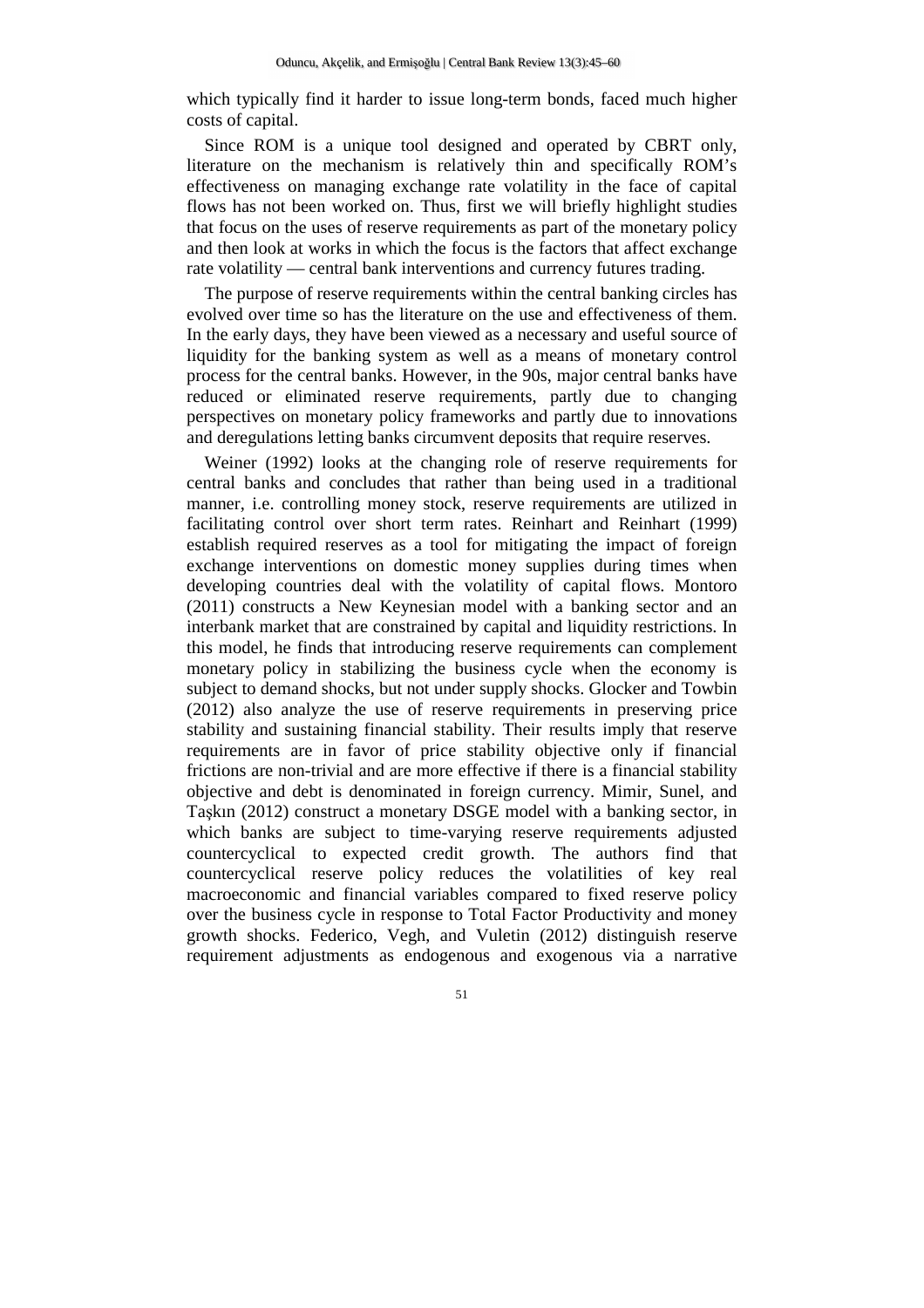approach, and find that reserve requirement policy acts as a substitute for monetary policy rather than a complement.

On exchange rate volatility, empirical literature presents mixed results on the effectiveness of central bank interventions. Makin and Shaw (1997) claim that official intervention during 1983–1993 did not smooth exchange rate volatility of Australian dollar. Dominguez (1998) argues that intervention operations generally increase the volatility of exchange rates for dollar-mark and dollar-yen over the 1977-1994 period. Domaç and Mendoza (2004) analyze this issue for Mexico and Turkey and they conclude that foreign exchange sales decreased the volatility, whereas Guimarães and Karacadağ (2004), on the contrary, consider that these interventions had a limited effect on volatility. Disyatat and Galat (2007) do not find evidence that interventions by the Czech National Bank had an influence on shortterm exchange rate volatility of Czech koruna.

Similarly, there are empirical studies about the impact of the introduction of currency futures trading into the underlying currency spot markets with mixed results. Clifton (1985) observes an increase of volatility in the currency spot market after the introduction of futures by using data from Chicago's International Monetary Market. Chatrath et al. (1996) study the impact of the introduction of futures trading on the volatility in the spot rates of the British pound, Canadian dollar, Japanese yen, Swiss franc and the Deutsche mark. They find that the introduction of currency futures trading has a significant positive impact on the volatility in the exchange rate changes. Jochum and Kodres (1998) find that the introduction of futures on currencies decreases the spot market volatility for the Mexican peso and has statistically insignificant effects on the spot market volatility of the Brazilian real and Hungarian forint. Oduncu (2011) examines the impact of the introduction of futures trading on Turkish lira and shows that the introduction of futures had led to diminished exchange rate volatility of Turkish lira.

# **5. Data and Methodology**

 $\overline{a}$ 

The study uses the daily return on the currency basket that is calculated as  $0.5*(EUR/TL) + 0.5*(USD/TL)$ . The data set covers the period between October 15, 2010 and September 28, 2012, with 511 total observations. Initial data point was chosen based on the removal of remuneration on required reserves.<sup>10</sup> Zero or very low interest rates on required reserves, in general, is considered to be a prerequisite for using required reserves as an effective policy tool. The GARCH framework is used in order to examine

<sup>&</sup>lt;sup>10</sup> CBRT announced the termination of interest payment on reserve requirements on September 23, 2010 (CBRT, 2010). This change became effective as of the calculation period dated October 1, 2010 and the maintenance period began on October 15, 2010.

<sup>52</sup>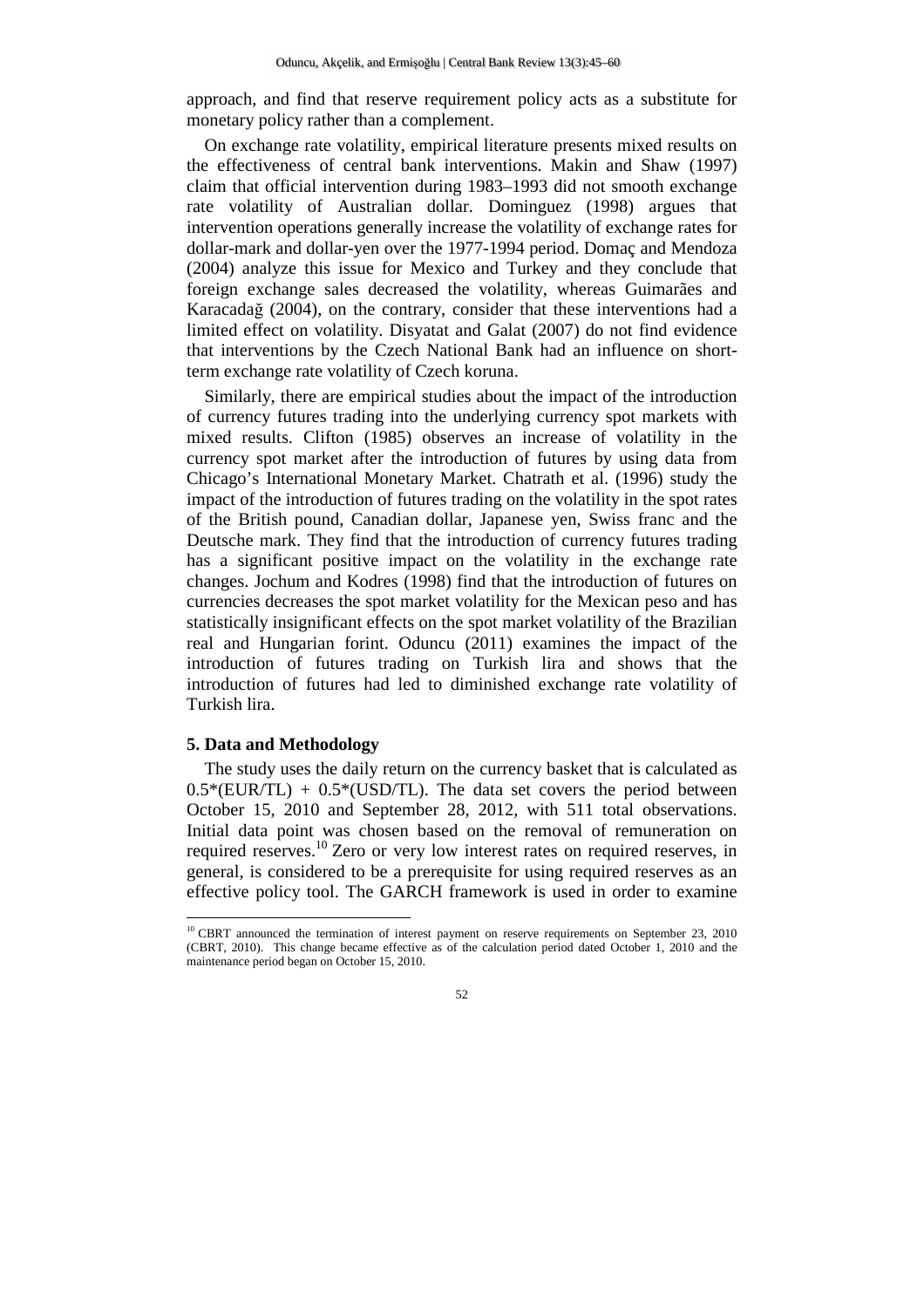the impact of ROM on the volatility of Turkish lira. The GARCH model has been developed by Bollerslev (1986) from the Autoregressive Conditional Heteroskedastic (ARCH) model previously introduced by Engle (1982). In ARCH, the changing variance is included into estimation in order to obtain more efficient results. It is assumed that the error term of the return equation has a normal distribution with zero mean and a time varying conditional variance, so the forecasted variance of return equation varies systemically over time. One of the most appealing features of the GARCH framework, which explains why this model is so widely used in the literature, is that it captures one of the well-known empirical regularities of the returns, the volatility clustering.

At first, how the exchange rate volatility has changed after the introduction of ROM is examined using GARCH  $(1, 1)^{11}$  as described below in Model 1. In Model 1, the return on the currency basket is used as the dependent variable, while a dummy variable for the introduction of ROM is used as an independent variable.<sup>12</sup> If the coefficient of the dummy variable is negative and significant, it implies that exchange rate volatility is lower during the period when ROM is in effect.<sup>13</sup>

Model 1:

l

$$
R_t = \beta_0 + \beta_1 R_{t-1} + \beta_2 R_{t-4} + \beta_3 R_{t-5} + \varepsilon_t
$$
 (1.a)

$$
\varepsilon_t \sim N(0, h_t) \tag{1.b}
$$

$$
h_t = \alpha_0 + \alpha_1 \varepsilon_{t-1}^2 + \alpha_2 h_{t-1} + \alpha_3 D_{ROM}
$$
 (1.c)

Model variables are defined as below:

$$
R_t = \ln\left(\frac{pt}{p_{t-1}}\right) * 100, \ p_{t=}
$$
 value of the currency basket  

$$
D_{ROM} = \begin{cases} 0, the \ days \ before \ the \ introduction \ of \ ROM \ (15.10.2010 - 29.09.2011) \\ 1, the \ days \ after \ the \ introduction \ of \ ROM \ (30.09.2011 - 28.09.2012) \end{cases}
$$

Then, we fine tune our analysis of ROM on the volatility of exchange rates by enriching our model with the course of the change in ROM over time as well as other control variables that we believe to be important in TL volatility. Hence, we construct Model  $2^{14}$  in which the return on the currency basket is used as the dependent variable similar to Model 1 and the amount

 $11$  GARCH(1,1) is selected over other GARCH specifications as it is the most frequently used model in describing volatility in the literature as well as in market analyses. (Berüment and Günay, 2003; Hansen and Lunde, 2005; Oduncu, 2011)

<sup>&</sup>lt;sup>12</sup> Initially, first five lags of the dependent variable  $R_t$  is included as regressors in the mean equation but only the first, the fourth and the fifth lags are found to be significant. Thus, only these lags are included in the model. However, we obtain similar results if all the first five lags are included in the model.

<sup>&</sup>lt;sup>13</sup> It is a possibility that policymakers may react to the volatility of the TL itself through changing the ROM trenches or the ROCs, implying an endogeneity in the variance equation. However, the data period coincides with the construction phase of the ROM mechanism, i.e. changes in trenches or coefficients are for construction purposes and not for an endogenous response.

<sup>&</sup>lt;sup>14</sup> Like Model 1, initially first five lags of the dependent variable  $R_t$  is included as regressors in the mean equation but only the fourth lag is found to be significant. Thus, only this lag is included in the Model. However, we obtain similar results if all the first five lags are included in the Model.

<sup>53</sup>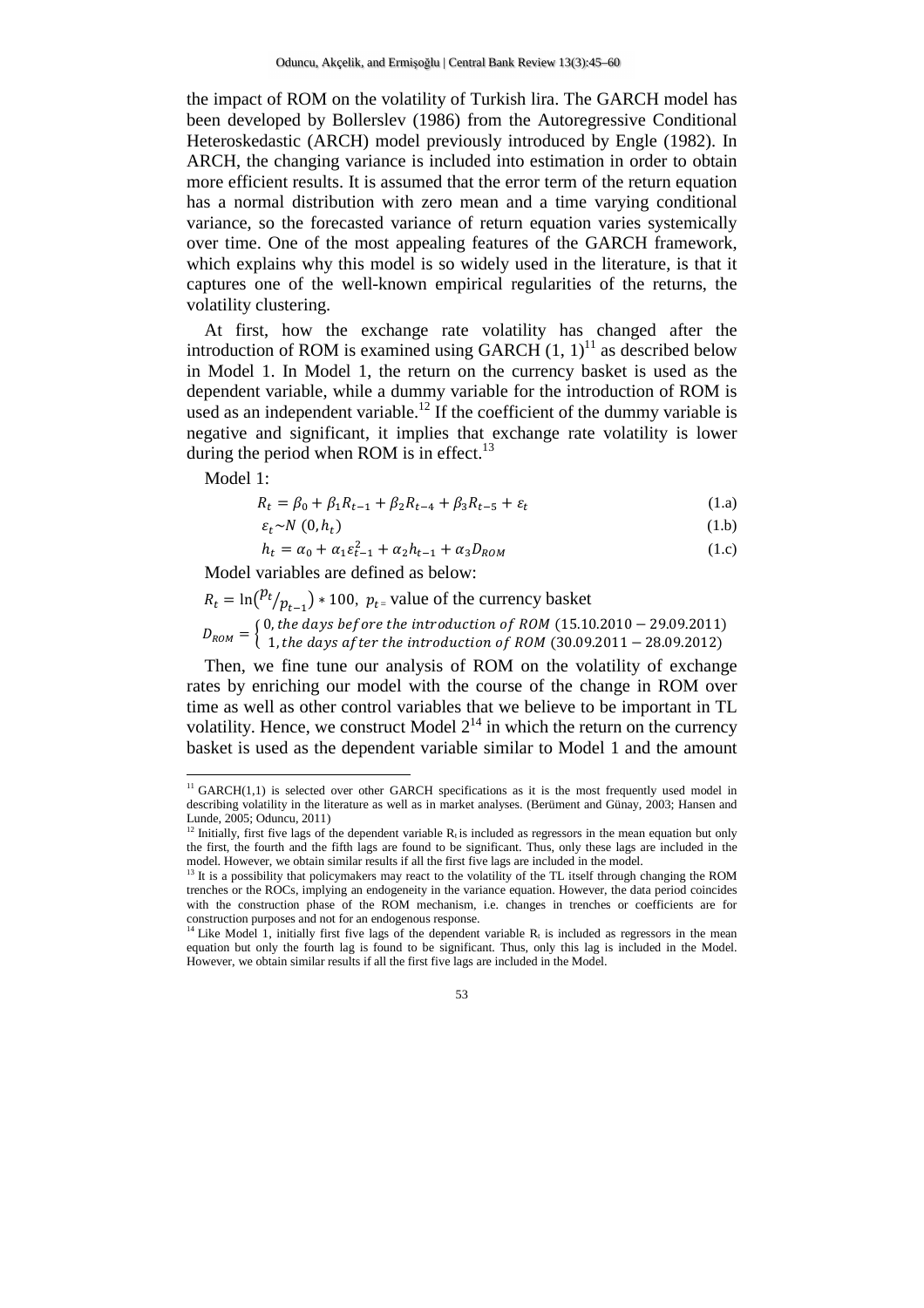of FX reserves held in place of Turkish lira reserve requirements is used as an independent variable. The change in  $VIX<sup>15</sup>$ , which well captures the fluctuations in capital flows, a dummy for Additional Monetary Tightening and the daily amount of FX sold by CBRT through auctions and interventions are used as control variables in the model<sup>16,17</sup>. To normalize the series of the amount of FX reserves held in place of Turkish lira reserve requirements and the daily amount of FX sold by CBRT through auctions and interventions, they are divided by Quarterly GDP of Turkey.

Model 2:

$$
R_t = \beta_0 + \beta_1 R_{t-4} + \beta_2 R V I X_t + \beta_3 F X S_t + \beta_4 D_{AMT} + \beta_5 R O M_t + \varepsilon_t
$$
 (2.a)  

$$
\varepsilon_t \sim N (0, h_t)
$$
 (2.b)

$$
h_t = \alpha_0 + \alpha_1 \varepsilon_{t-1}^2 + \alpha_2 h_{t-1} + \alpha_3 R V I X_t + \alpha_4 F X S_t + \alpha_5 D_{AMT} + \alpha_6 R O M_t
$$
 (2.c)

Model variables are defined as below:

$$
RVIX_t = \ln\left(\frac{VIX_t}{VIX_{t-1}}\right) * 100, \, VIX_t = value \, of \, the \, VIX
$$
\n
$$
FXS_t = \frac{\text{The daily amount of FX sold by CBRT through auctions and interventions}}{\text{Quarterly GDP}}
$$
\n
$$
D_{AMT} = \begin{cases} 0, \, other \, days \\ 1, \, days \, of \, AMT \end{cases}
$$
\n
$$
ROM_t = \frac{\text{The amount of FX reserves held in place of TL reserve requirements}}{\text{Quarterly GDP}}
$$

# **6. Empirical Results**

First, unit root tests were applied to all variables to check for stationarity. Table 1 (in the Appendix) shows the of the Augmented Dickey-Fuller (ADF) test results. Based on tests,  $FXS_t$  series is stationary; however, the null hypothesis of the unit root was not rejected for the currency basket, the VIX and  $ROM_t$ . Thus, in order to make data stationary, the variables,  $R_t$  and  $RVIX_t$  are obtained using abovementioned variables. Table 2 (in the Appendix) shows the results of the ADF test statistics for these new variables and it is found that they are stationary. Although  $ROM_t$  shows non-stationary properties during the sample period, it is bounded between 0 and 1; hence, it does not explode. Therefore, using  $ROM_t$  would not violate the analysis since its impact on the FX volatility is bounded.

<sup>&</sup>lt;sup>15</sup> VIX measures the implied volatility of S&P 500 index options and it is quoted in percentage points. It is widely used as an indicator for the global risk appetite. The decrease in the VIX index signals an increase in the global risk appetite. VIX is included as a control variable in similar studies analyzing exchange rate volatility (Cairns et al., 2007).

<sup>&</sup>lt;sup>16</sup> The dummy variable for the days of AMT is included in the model since Akçelik et al. (2012) show that additional monetary tightening has a significant role in reducing volatility in the Turkish lira exchange rate. Moreover, the daily amount of FX sold by CBRT is included in the model because it might also affect the exchange rate volatility.

<sup>&</sup>lt;sup>17</sup> For robustness check, European VIX is used rather than VIX and the similar results are obtained.

<sup>54</sup>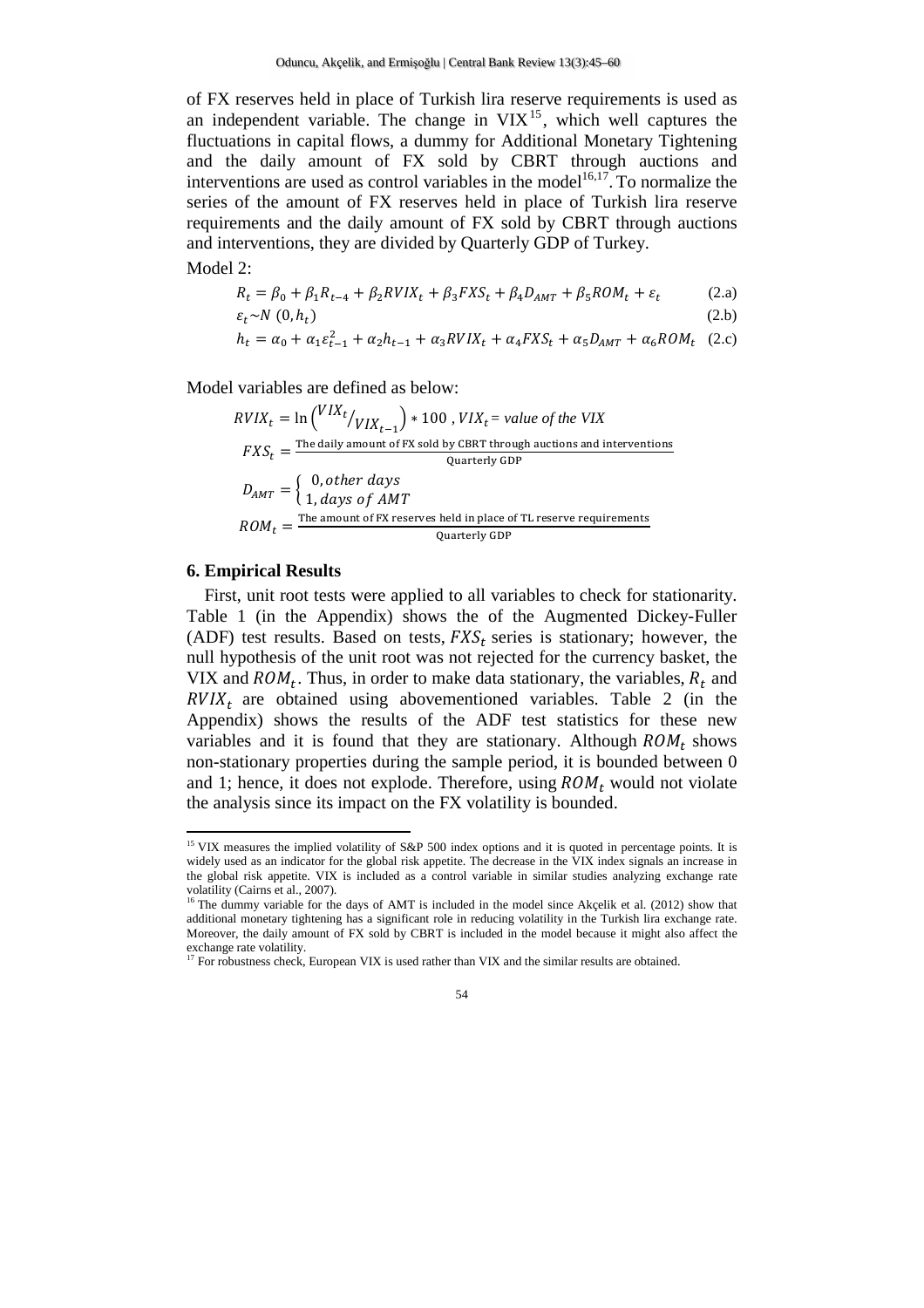Second, the correlogram of the standardized residuals and square standardized residuals are examined in order to assess whether the selected GARCH model fits well to the data. Table 3 and Table 4 (in the Appendix) show that the Q statistics of lagged auto correlations are insignificant  $(p>0.05)$ , so the selected GARCH models capture volatility clustering and persistence existing in the data.

In Model 1, the impact of the introduction of ROM on the exchange rate volatility is studied. Estimation results are shown in Table  $5<sup>18</sup>$  Since the sign of the dummy variable is negative and statistically significant at 1%, it indicates that there is a decrease in the exchange rate volatility after the introduction of ROM.

|                       | <b>Variance Equation</b> |             |  |
|-----------------------|--------------------------|-------------|--|
|                       | Coefficient              | Probability |  |
| C                     | 0.010                    | 0.009       |  |
| $\varepsilon_{t-1}^2$ | 0.022                    | 0.216       |  |
| $h_{t-1}$             | 0.958                    | 0.000       |  |
| $D_{ROM}$             | $-0.007$                 | 0.003       |  |

The second model, where we enriched the first model with the course of the change in ROM over time as well as other control variables, assesses the impact of ROM on the FX volatility. Table 6 presents the results of the variance equation of the Model. The coefficient of  $ROM_t$  is negative and it is statistically significant at 5%. Thus, it shows that the Reserve Options Mechanism is significant in lessening the volatility of the exchange rate in the sample period. Moreover, additional monetary tightening has also a decreasing effect on the volatility of Turkish lira at 5% significance level. This finding is in line with the results of Akçelik et al. (2012). Also, the change in VIX is statistically significant at 10%. On the other hand, the daily amount of FX sold by CBRT through auctions and interventions do not have any significant effect on TL volatility.

l

<sup>&</sup>lt;sup>18</sup> Since the focus of this study is the volatility of Turkish lira, the results of the mean equation are omitted and not shown in Table 5 and Table 6.

<sup>55</sup>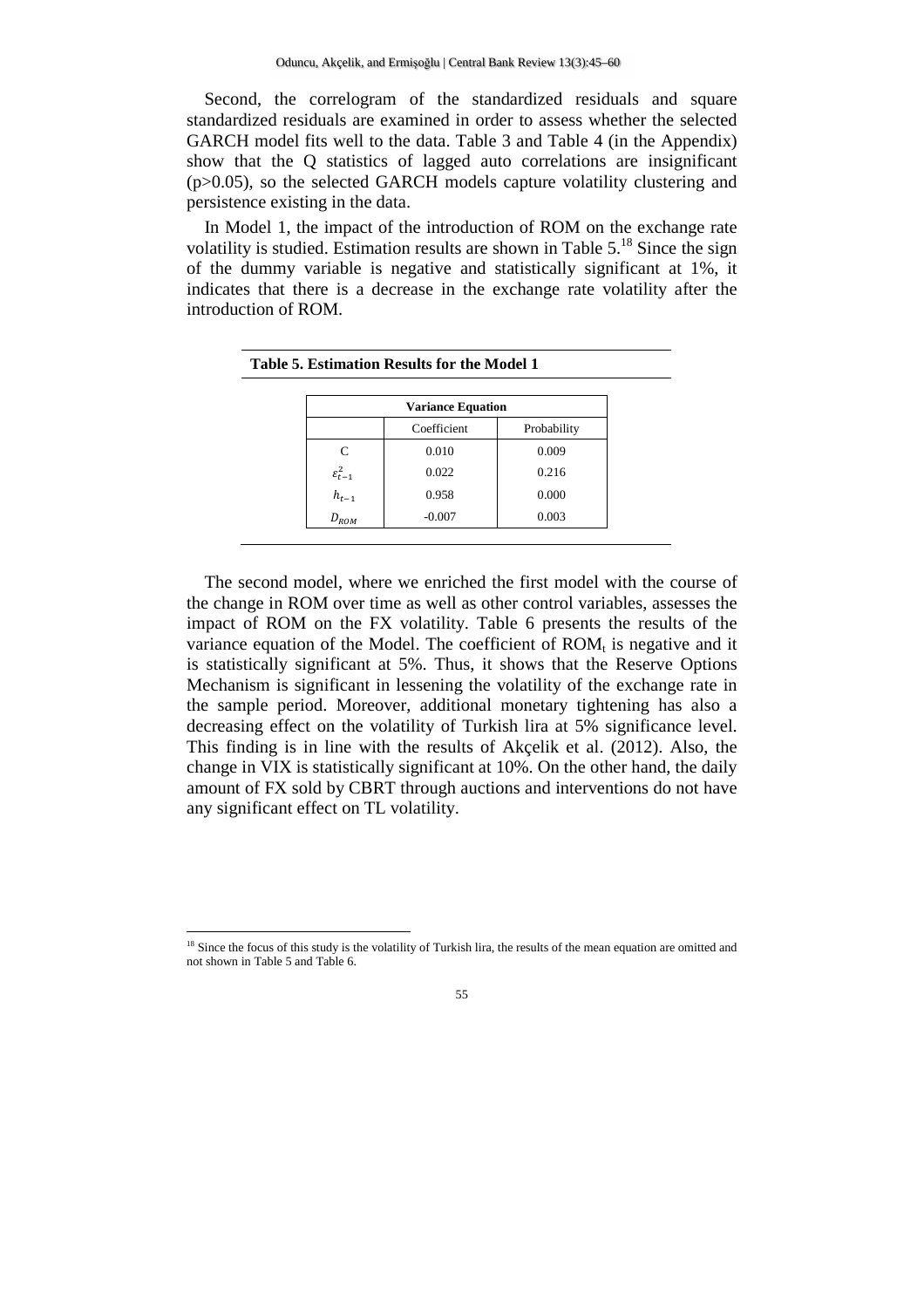| <b>Variance Equation</b> |             |             |  |
|--------------------------|-------------|-------------|--|
|                          | Coefficient | Probability |  |
| $\mathbf c$              | 0.165       | 0.024       |  |
| $\varepsilon_{t-1}^2$    | 0.084       | 0.126       |  |
| $h_{t-1}$                | 0.450       | 0.047       |  |
| $RVIX_t$                 | 0.003       | 0.099       |  |
| $FXS_t$                  | 1.765       | 0.880       |  |
| $D_{AMT}$                | $-0.059$    | 0.022       |  |
| $ROM_t$                  | $-1.166$    | 0.033       |  |

### **7. Conclusion**

After the global financial crisis, it was well understood by both academicians and policy makers that price stability is not sufficient for maintaining macroeconomic stability by itself and financial stability is integral to the well-functioning of the domestic and global financial markets. Therefore, finding a solution on how to incorporate financial stability in the implementation of monetary policy without diluting the price-stability objective has become a significant concern for central bank authorities. The Central Bank of the Republic of Turkey adopted a new monetary policy framework called the new policy mix since November 2010 in order to offer a country-specific solution to this concern. In this policy mix, Reserve Options Mechanism is a tool unique to the CBRT and it is aimed to support the FX reserve management of the banking system and to limit the adverse effects of excess capital flow volatility on the macroeconomic and financial stability of Turkey.

In this paper, effect of ROM on the volatility of TL is analyzed. After controlling for other factors, it is found that ROM is significant in lessening the volatility of Turkish lira in the period analyzed. Therefore, in addition to being an effective policy tool in increasing the FX reserves of CBRT and supporting liquidity management of the banking system, ROM contributes to the financial stability of Turkey through limiting the adverse effects of excess capital flow volatility.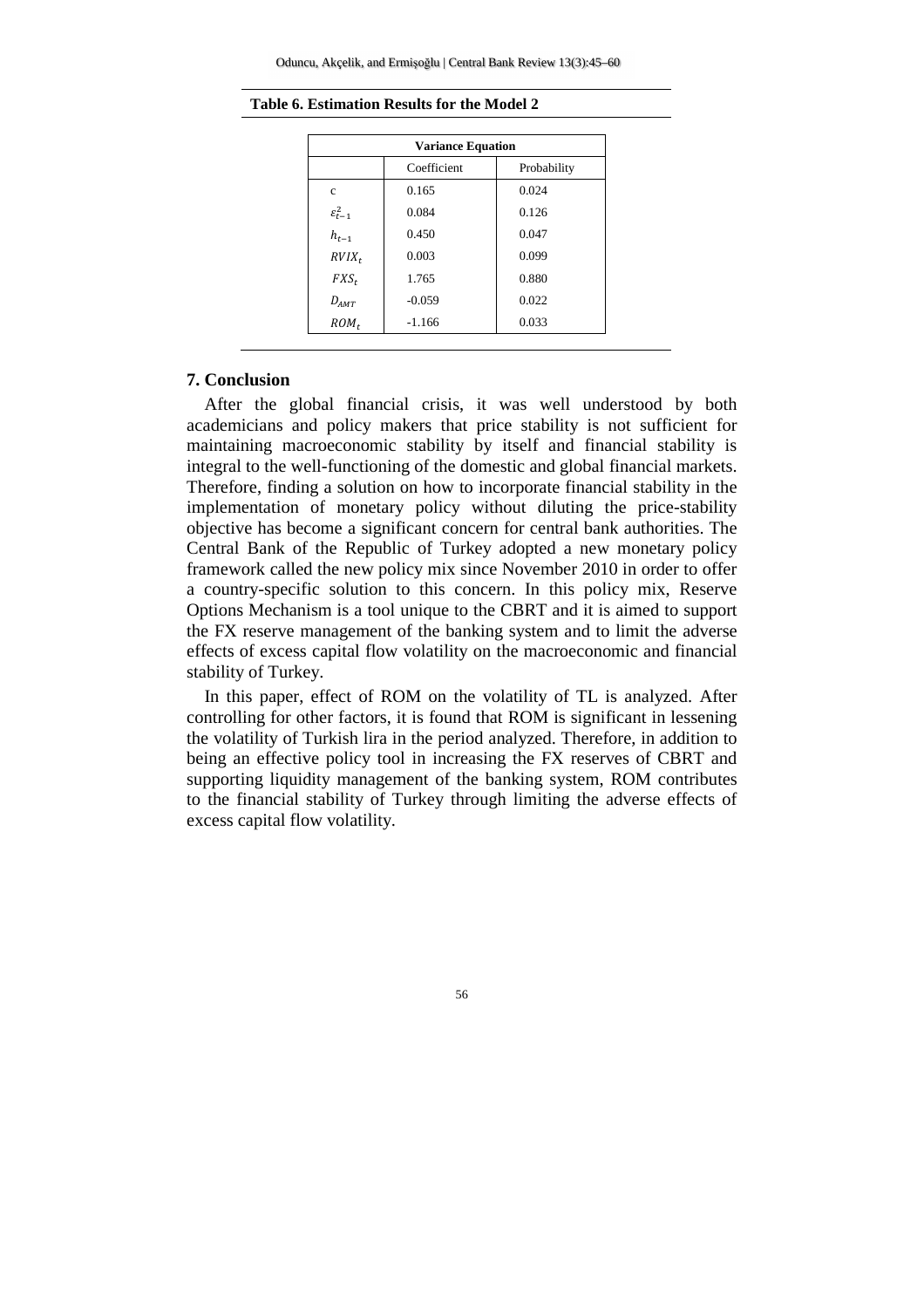#### **References**

- Abarca, G., Ramirez, C. and Rangel, J., 2012, "Capital Controls and Exchange Rate Expectations in Emerging Markets" *Bank of Mexico Working Papers*, No: 2012-08.
- Akçelik, Y., Ermişoğlu, E., Oduncu, A. and Taşkın, T., 2012, "Ek Parasal Sıkılaştırma'nın Döviz Kurları Üzerindeki Etkisi" *CBT Research Notes in Economics*, No: 12/30.
- Akçelik, Y., Başçı, E., Ermişoğlu, E. and Oduncu, A., 2013, "The Turkish Approach to Capital Flow Volatility. *CBRT Working Papers*, No: 13/06.
- Alper, K., Kara, H. and Yörükoğlu, M., 2012, "Rezerv Opsiyon Mekanizması" *CBT Research Notes in Economics*, No: 12/28.
- Başçı, E. and Kara, H., 2011, "Finansal İstikrar ve Para Politikası" *İktisat, İşletme ve Finans*, 26: 302.
- Bean, C., 2009, "The Great Moderation, the Great Panic and the Great Contraction" *Journal of the European Economic Association*, 8(2-3): 289-325.
- Berüment, H. and Günay, A., 2003, "Exchange Rate Risk and Interest Rate: A Case Study for Turkey" *Open Economies Review,* 14(1), 19-27.
- Bollerslev, T., 1986, "Generalized Autoregressive Conditional Heteroscedasticity" *Journal of Econometrics*, 31, 307–27.
- Brunnermeier, M., Crockett, A., Goodhart, C., Hellwig, M., Persaud, A., and Shin, H., 2009, "The Fundamental Principles of Financial Regulation" *Geneva Reports on the World Economy*, No: 11.
- CBRT, 2010, "Press Release on Required Reserves" on 23<sup>rd</sup> of September, 2010.
- Cairns, J., Corrinne, H., and McCauley, R., 2007, "Exchange Rates and Global Volatility: Implications for Asia-Pacific Currencies" *BIS Quarterly Review*, March 2007.
- Chatrath A., Ramchander, S., and Song, F., 1996, "The Role of Futures Trading Activity in Exchange Rate Volatility" *Journal of Futures Markets*, 16, 561-84.
- Clifton, E., 1985, "The Currency Futures Market and Interbank Foreign Exchange Trading" *Journal of Futures Markets*, 5, 375-84.
- Değerli, A. and Fendoğlu, S., 2013, "Döviz Kuru Beklentileri ve TCMB Para Politikası" *CBT Research Notes in Economics*, No: 13/02.
- Disyatat, P. and Galati, G., 2007, "The Effectiveness of Foreign Exchange Intervention in Emerging Market Countries: Evidence from the Czech Koruna" *Journal of International Money and Finance*, 26(3), 383-402.
- Dominguez, K. M., 1998, "Central Bank Intervention and Exchange Rate Volatility" *Journal of International Money and Finance*, 17(1), 161-190.
- Domaç, I. and Mendoza, A., 2004, "Is There Room for Foreign Exchange Interventions Under an Inflation Targeting Framework? Evidence from Mexico and Turkey*" World Bank Policy Research Working Paper,* No: 3288.
- Engle, R. F., 1982, "Autoregressive Conditional Heteroscedasticity with Estimates of the Variance of United Kingdom Inflation" *Econometrica*, 50, 987–1007.
- Federico, P., Vegh, C., and Vuletin, G., 2012, "Effects and Role of Macroprudential Policy: Evidence from Reserve Requirements Based on a Narrative Approach" *Presented at the Understanding Macroprudential Regulation Workshop organized by Norges Bank,* 29 - 30 November 2012, Oslo.
- Glocker, C. and Towbin, P., 2012, "Reserve Requirements for Price and Financial Stability: When Are They Effective?" *International Journal of Central Banking*, 8(1), 65-114.
- Guimarães, R. and Karacadag, C., 2004, "The Empirics of Foreign Exchange Intervention in Emerging Market Countries: the Cases of Mexico and Turkey" *IMF Working Paper,* No: 04/123.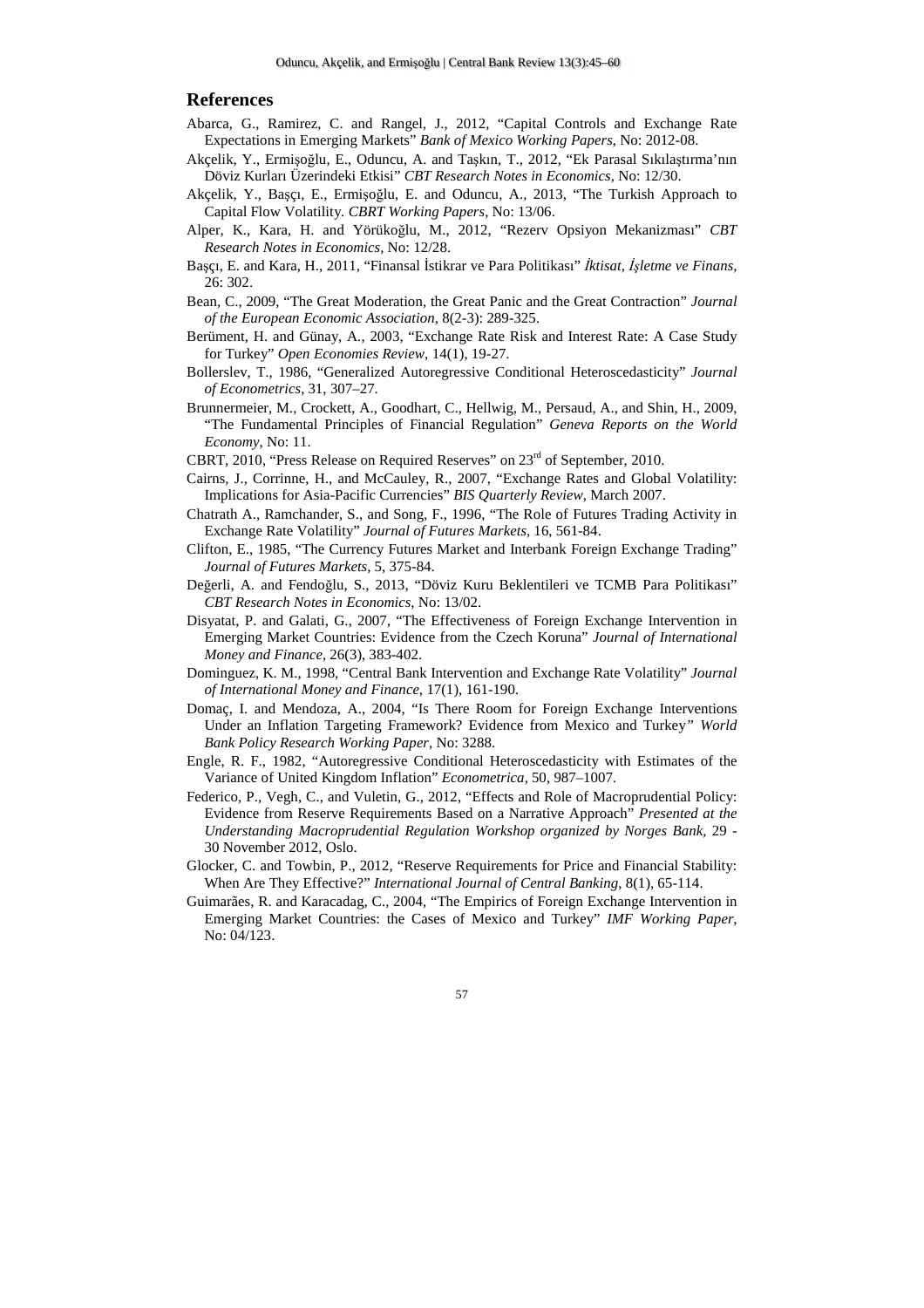- Hansen, P. R. and Lunde, A., 2005, "A Forecast Comparison of Volatility Models: Does Anything Beat a GARCH (1, 1)?" *Journal of Applied Econometrics*, 20(7), 873–889.
- Kara, H., 2012, "Küresel Kriz Sonrası Para Politikası" *İktisat İşletme ve Finans,*  27(315): 9–36.
- Jochum, C. and Kodres, L., 1998, "Does the Introduction of Futures on Emerging Market Currencies Destabilize the Underlying Currencies?" *IMF Staff Papers*, 45(3), 486-521.
- Makin, A. and Shaw, J., 1997, "The Ineffectiveness of Foreign Exchange Market Intervention in Australia" *Asian Economies,* 26, 82–96.
- Mimir, Y., Sunel E., and Taşkın, T., 2012, "Required Reserves as a Credit Policy Tool" *CBRT Working Paper* No: 12/24.
- Montoro, C., 2011, "Assessing the Role of Reserve Requirements under Financial Frictions" *Unpublished manuscript, Bank for International Settlements*.
- Oduncu, A., 2011, "The Effects of Currency Futures Trading on Turkish Currency Market" *Journal of BRSA Banking and Financial Markets*, 5(1), 97–109.
- Pereira da Silva, L. A. and Harris, R. E., 2012, "Sailing through the Global Financial Storm: Brazil's Recent Experience with Monetary and Macroprudential Policies to Lean against the Financial Cycle and Deal with Systemic Risks" *Central Bank of Brazil, Research Department Working Papers Series* No: 290.
- Reinhart, C. M. and Reinhart, V. R., 1999, "On the Use of Reserve Requirements in Dealing with Capital Flow Problems" *International Journal of Finance & Economics*, 4(1), 27–54.
- Weiner, S. E., 1992, "The Changing Role of Reserve Requirements in Monetary Policy" *Economic Review-Federal Reserve Bank of Kansas City*, 77, 45-63.

*ACKNOWLEDGEMENT* We thank Erdem Başçı, Uğur Çıplak, Bülent Köksal, and Eray Yücel for their comments.

#### 58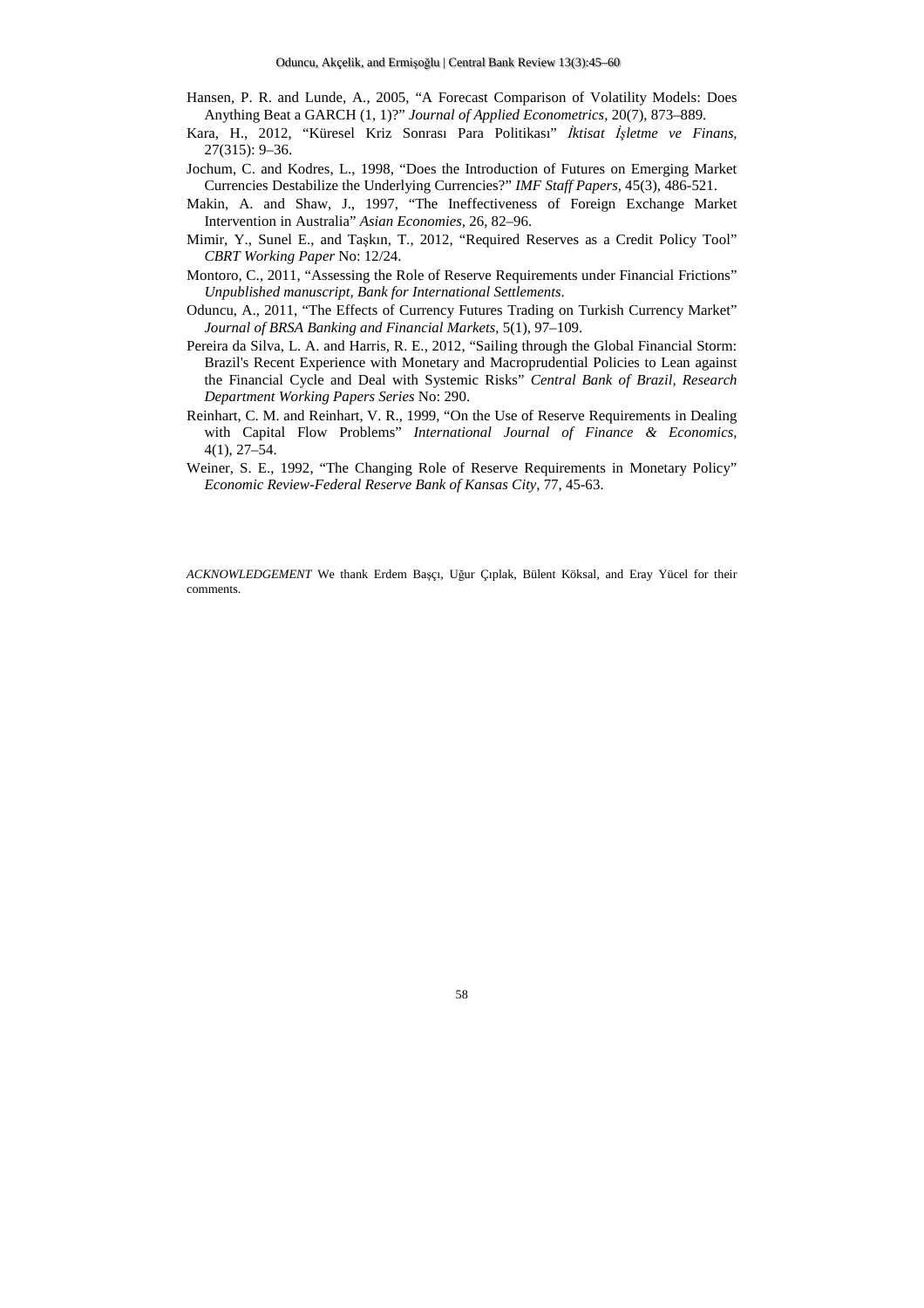# **Appendix**

| able |  |
|------|--|
|      |  |
|      |  |

| Variable | <b>ADF</b> t-Statistic | <b>Probability</b> |  |
|----------|------------------------|--------------------|--|
| p,       | $-2.224$               | 0.198              |  |
| VIX.     | $-2.251$               | 0.189              |  |
| FXS.     | $-9.530$               | 0.000              |  |
| ROM,     | 1.127                  | 0.998              |  |

|  | חו<br>۱<br>н<br>۰. |  |
|--|--------------------|--|
|--|--------------------|--|

| <b>Variable</b> | <b>ADF</b> t-Statistic | <b>Probability</b> |
|-----------------|------------------------|--------------------|
|                 | $-21.201$              | 0.000              |
| RVIX            | $-16.435$              | -0.000             |

#### **Table 3. Correlogram of Standardized Residuals and Standardized Residuals Squared for Model 1**

| Lags           | <b>Standardized Residuals</b> |       | <b>Standardized Residuals Squared</b> |       |
|----------------|-------------------------------|-------|---------------------------------------|-------|
|                | Q-Stat                        | Prob  | Q-Stat                                | Prob  |
| 1              | 0.002                         | 0.965 | 0.077                                 | 0.781 |
| $\overline{2}$ | 0.985                         | 0.611 | 1.838                                 | 0.399 |
| 3              | 2.223                         | 0.527 | 1.842                                 | 0.606 |
| $\overline{4}$ | 2.329                         | 0.676 | 1.867                                 | 0.760 |
| 5              | 2.329                         | 0.802 | 2.172                                 | 0.825 |
| 6              | 2.347                         | 0.885 | 3.951                                 | 0.683 |
| $\overline{7}$ | 3.329                         | 0.853 | 10.040                                | 0.186 |
| 8              | 8.145                         | 0.419 | 13.937                                | 0.083 |
| 9              | 8.145                         | 0.520 | 15.058                                | 0.089 |
| 10             | 8.735                         | 0.557 | 15.498                                | 0.115 |
| 11             | 11.718                        | 0.385 | 15.687                                | 0.153 |
| 12             | 13.647                        | 0.324 | 15.695                                | 0.206 |
| 13             | 13.653                        | 0.399 | 15.893                                | 0.255 |
| 14             | 13.659                        | 0.475 | 16.371                                | 0.291 |
| 15             | 13.829                        | 0.539 | 16.698                                | 0.337 |
| 16             | 14.156                        | 0.587 | 16.728                                | 0.403 |
| 17             | 14.368                        | 0.641 | 16.754                                | 0.471 |
| 18             | 14.425                        | 0.701 | 16.768                                | 0.539 |
| 19             | 14.476                        | 0.755 | 17.694                                | 0.543 |
| 20             | 14.482                        | 0.805 | 17.872                                | 0.596 |
| 21             | 14.521                        | 0.846 | 18.157                                | 0.639 |
| 22             | 16.300                        | 0.801 | 18.610                                | 0.669 |